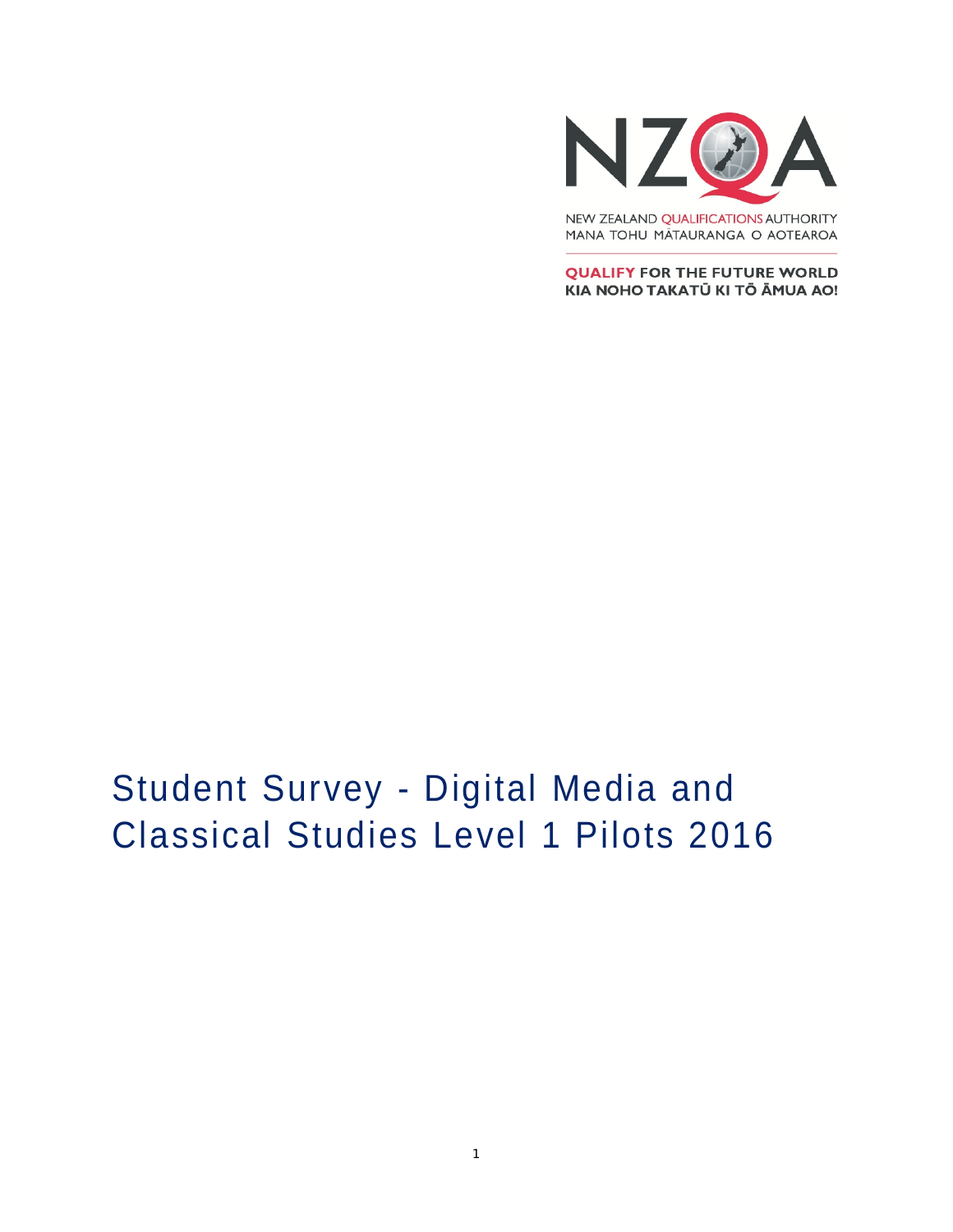## Student survey - Digital Media and Classical Studies Level 1 Pilots 2016

## Information on the Survey and Participants

The student survey was designed to measure students' self-reported satisfaction and experience of the digital examinations, including establishing whether the students regularly use electronic devices at home and at school.

Of the 305 students who participated in the Media Studies and Classical Studies Level 1 Digital Pilot examinations, 100 (33%) completed the online survey. Not all the students answered all the questions in the survey. Of the 100 responses received, 83 out of a total of 234 Media Studies students participated in the survey, with 17 out of a total of 71 Classical Studies student participants.

The survey was made available to students within the assessment solution, directly after they submitted their exam. The survey consisted of 13 questions. Some of them were open ended questions. The survey was designed to take approximately 5 minutes to complete.

Below is a summary of the main findings. Appendix 1 contains a count of responses for each closed ended question. Appendix 2 is a full list of the survey questions.

## Main findings

#### **Overall satisfaction**

The students who participated were generally satisfied with the digital examination, with most of the respondents agreeing or strongly agreeing that they found undertaking the examination digitally to be a positive experience.

*"Overall I really enjoyed being able to type out my exam, it was a lot faster and easier than doing it all by hand in a booklet".*

*"This is a good way to do assessments like this, media studies. That's just because there is a lot of writing involved so it just makes things quick and easy."*

*"It was very good, but it was sometimes confusing and to log on we started later than the time we should have because of trying to find our way into it."*

Most responses to the question 'What did you like most about completing the exam digitally' included that it was easier and faster to type than to handwrite, and that essay answers could be easily reviewed and edited and looked much neater than handwritten answers. Some students also mentioned that they were more confident using a keyboard, that they liked the word count and timer, and that the instructions were easy to understand.

*"Not having to write with a pen because it hurts my hand after 3 hours. That I could delete writing without it taking up space on the page. That it was new and a trial, which made me feel excited."*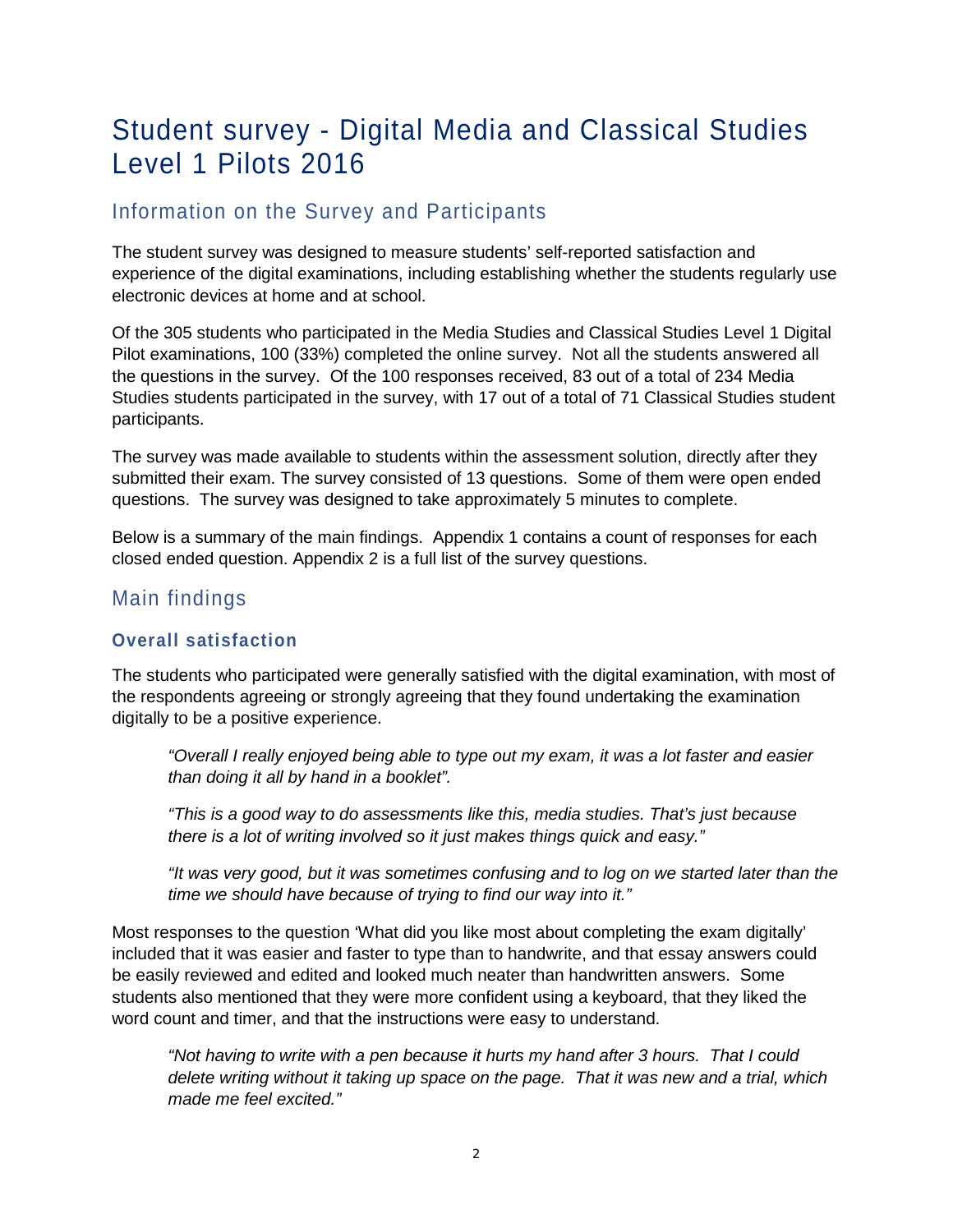*"The digital examination was easy to navigate through and it was relatively faster to complete than by using pen and paper. The user interface was relatively friendly and easy to use."*

*"No need to hand write Simple instructions Easier process of exam"*

The most common response to the question 'What did you dislike most about completing the exam digitally?' was that the sound of other students typing was distracting and noisy. Other dislikes included:

- using the school rather than their own keyboard
- time to set up and log on
- eye strain
- no spelling check
- that the font and text boxes were too small and required constant scrolling
- worrying about doing something wrong, and
- warning boxes appearing too quickly.

### **The digital examination experience**

#### *Exam preparation*

70 out of 93 respondents agreed or strongly agreed that they found the sample assessments very useful in preparing for the digital examination. 11 out of 93 respondents reported not being aware of the existence of the sample assessments.

63 out of 89 students disagreed or strongly disagreed with the statement 'I spent more time preparing for this digital exam than I would have if I had been doing it on paper'.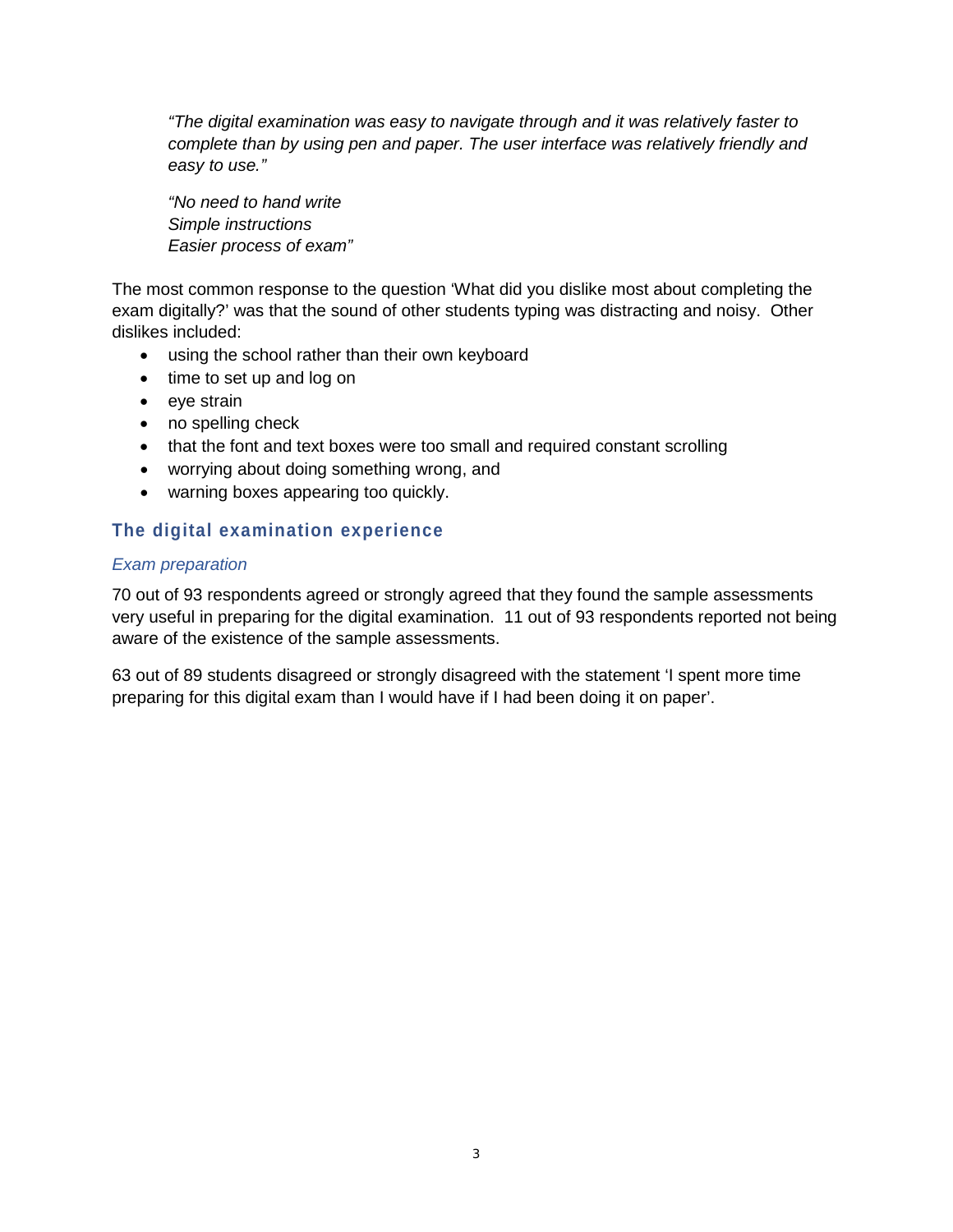#### *On the day*

74 out of 93 respondents reported they used a school-provided device to complete their examination, and 19 out of 93 their own device. 69 out of 74 school-provided devices were desktop computers, 5 out of 74 laptops. 16 out of 19 student-owned devices were laptops.

19 out of 100 respondents reported experiencing network or device problems accessing or completing the digital examination. Technical problems described included being logged out, having password issues, and keyboard issues. Digital examination issues specifically commented on by two students included:

*"When switching between the planning and answer text boxes, the website would tell me I* had left the page and had to 'click here' to return to the examination. This is frustrating *when trying to copy planning into the essay and I had to return to the home then go back into the standard to stop it from coming up with the warning message a couple of times."*

*"Just when I tried to back space when editing and re-reading my essay it started to show a little blue thing and started to delete [the] letter that I still wanted so I had to edit it a different way. But overall it could of been a glitch on the computer."*

85 out of 93 respondents reported that they found it easy or very easy to navigate through the digital examination.

83 out of 92 respondents reported that they found it easy or very easy to enter their responses to the examination questions.

#### **Digital technology at home and at school**

#### *At home*

84 out 93 respondents reported having more than one device at home. 58 out of 93 respondents reported having three different types of devices available at home.

#### *At school*

75 out of 94 respondents reported that digital technology is used in class to support their learning very often or quite often. No respondents reported that digital technology was never used in class.

72 out of 94 respondents reported that digital technology is used for homework to support their learning very often or quite often. No respondents reported that digital technology was never used for homework.

58 out of 94 respondents reported that digital technology is used in internal assessments to support their learning very often or quite often, 33 out of 94 reported it was used occasionally, and 3 out of 94 reported it was never used.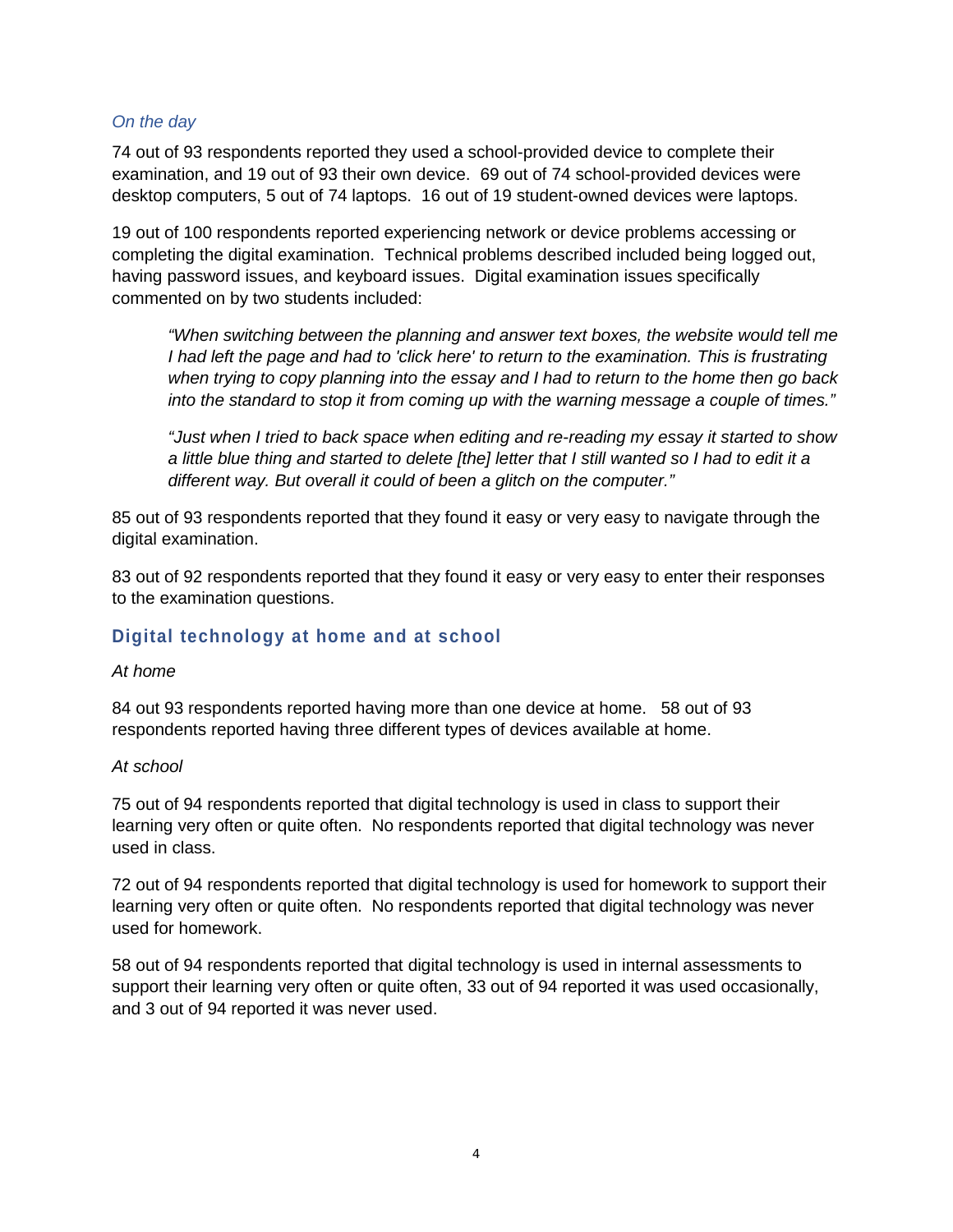## **Suggestions/feedback**

Responded provided a range of suggestions in answer to the question "Are there any features or functions that you think future digital exams should include?". Some were suggestions NZQA could consider taking and others were suggestions NZQA could recommend to schools considering participating in digital examinations. These included:

#### For NZQA

- ability to use ctrl+f to search for things in the assessment
- more user friendly less buttons and things to click and a more similar layout to a Microsoft word document
- more user-friendly design and navigation
- spell check
- clarity about word count
- that the ability to run exam on the computer or official NCEA server rather than a web browser would provide more lockdown.

*"Actually make it user friendly and make it so it fit the screen you are doing it on. It looks like it was made for a computer in 2005."*

For schools

- using own device
- ability to bring own keyboard
- clarity about the ability to plan on paper if that is a student's preference.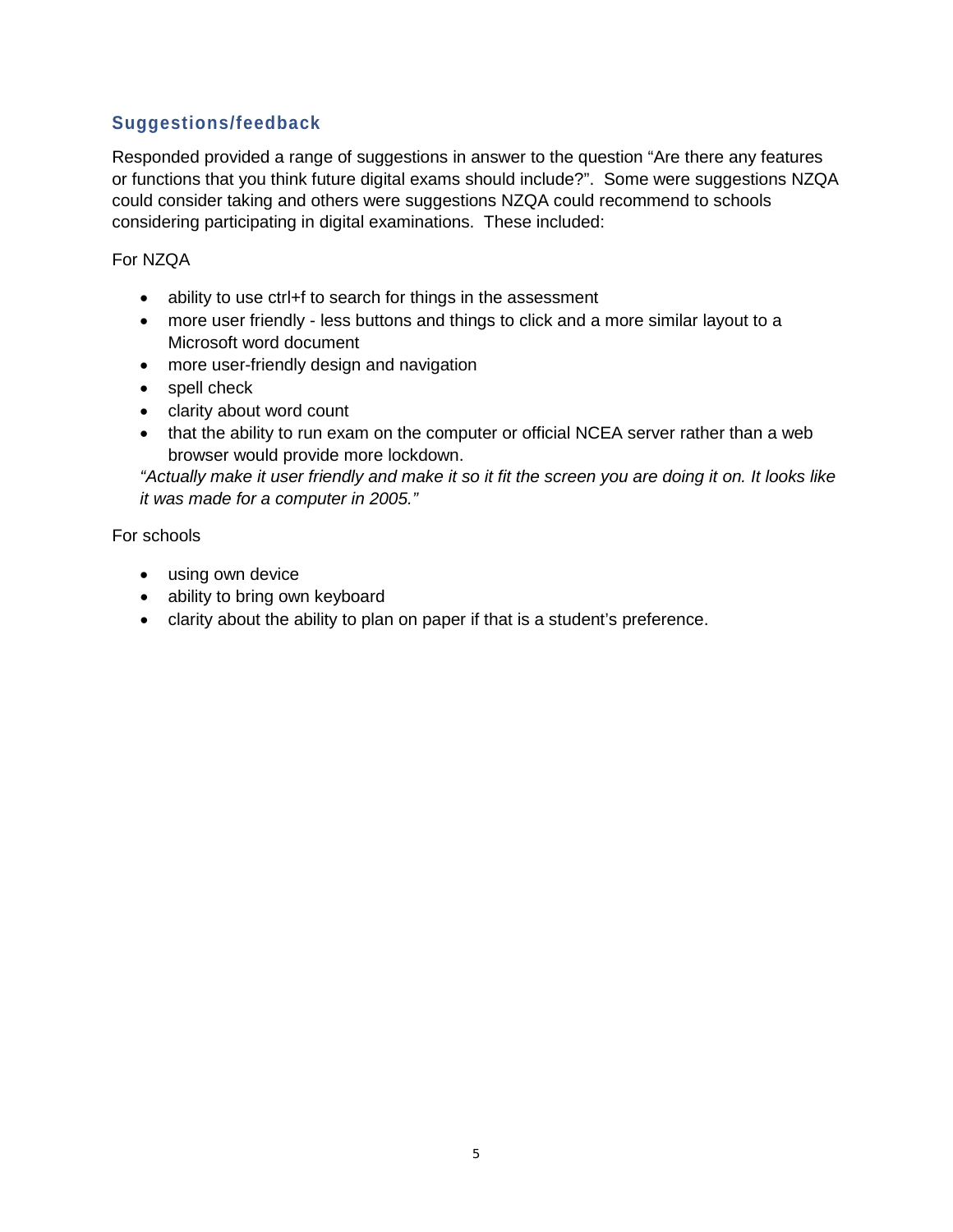#### **Appendix 1**

## **Summarised responses by question**

Which exam

|                          | Count | Percentage |
|--------------------------|-------|------------|
| <b>Classical Studies</b> | 17    | 0.17       |
| Media                    | 83    | 0.83       |
| Total                    | 100   |            |

Question 1. What device did you use to complete this digital exam?

|                         | Count | Percentage |
|-------------------------|-------|------------|
| My own Desktop          | 1     | 0.01       |
| My own Laptop           | 16    | 0.17       |
| My own Tablet           | 2     | 0.02       |
| School provided Desktop | 69    | 0.74       |
| School provided Laptop  | 5     | 0.05       |
| Total                   | 93    | 0.99       |

Question 2. Did you experience any network or device problems accessing or completing this digital exam?

|             | Count | Percentage |
|-------------|-------|------------|
| No problems | 81    | 0.81       |
| Yes         | 19    | 0.19       |
| Total       | 100   |            |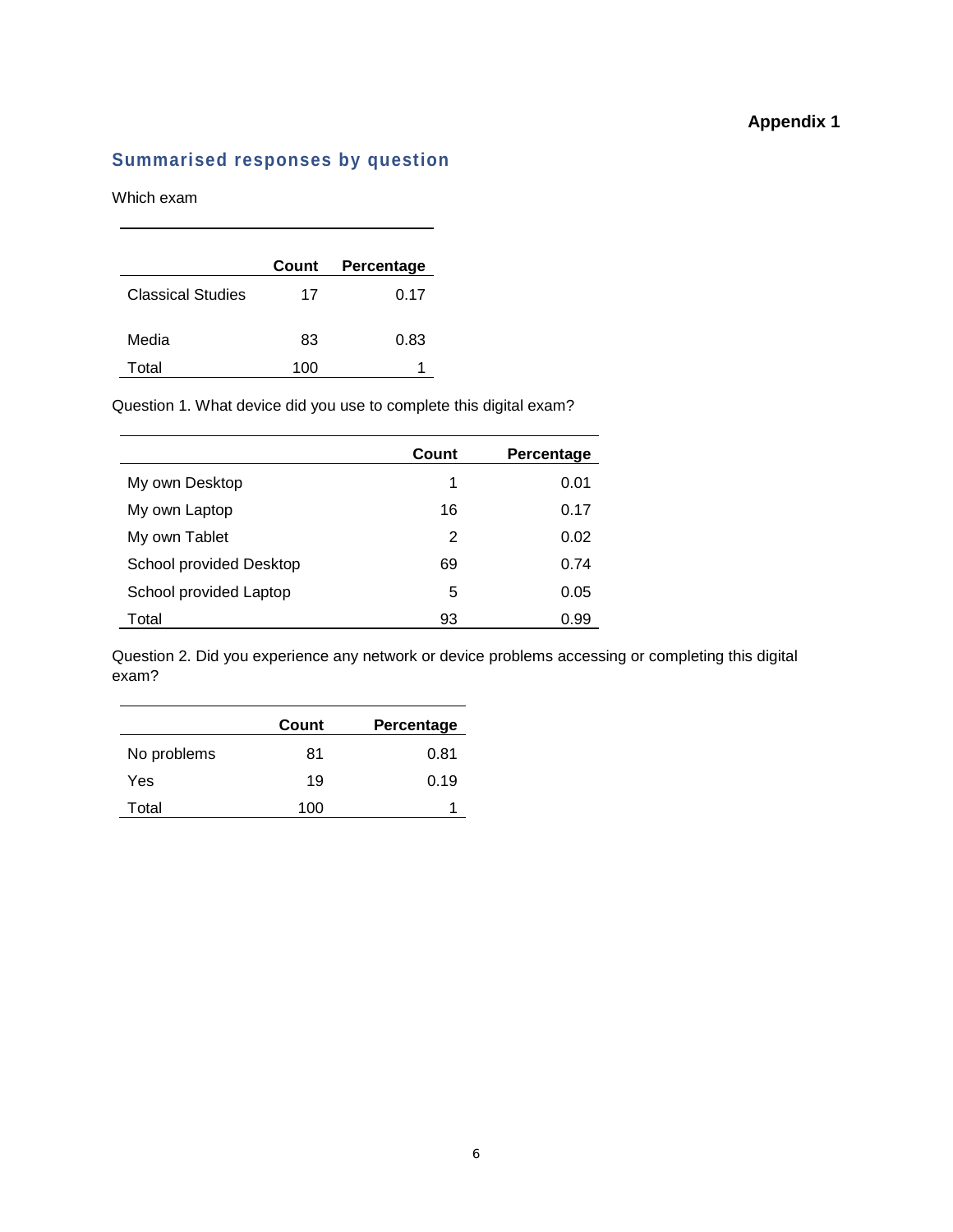|                                              | count | Percentage |
|----------------------------------------------|-------|------------|
| Desktop computer                             | 1     | 0.01       |
| Laptop                                       | 7     | 0.08       |
| Laptop, Desktop computer                     | 1     | 0.01       |
| Smartphone                                   | 1     | 0.01       |
| Smartphone, Desktop computer                 | 6     | 0.06       |
| Smartphone, Desktop computer, Tablet         | 1     | 0.01       |
| Smartphone, Laptop                           | 18    | 0.19       |
| Smartphone, Laptop, Desktop computer         | 8     | 0.09       |
| Smartphone, Laptop, Desktop computer, Tablet | 33    | 0.35       |
| Smartphone, Laptop, Tablet                   | 16    | 0.17       |
| Tablet                                       | 1     | 0.01       |
| Total                                        | 93    | 0.99       |

Question 3. What devices do you have access to in your home? Select all that apply?

Question 4. I found the sample assessments very useful in preparing me for my digital exam?

|                            | Count | Percentage |
|----------------------------|-------|------------|
| Agree                      | 58    | 0.62       |
| <b>Disagree</b>            | 12    | 0.13       |
| I didn't know they existed | 11    | 0.12       |
| Strongly agree             | 11    | 0.12       |
| Strongly disagree          | 1     | 0.01       |
| Total                      | 93    |            |

Question 5. How much is digital technology used to support your learning, for homework?

|              | Count | Percentage |
|--------------|-------|------------|
| Very often   | 51    | 0.54       |
| Quite often  | 21    | 0.22       |
| Occasionally | 22    | 0.23       |
| <b>Never</b> | 0     | O          |
| Total        | 94    | 0.99       |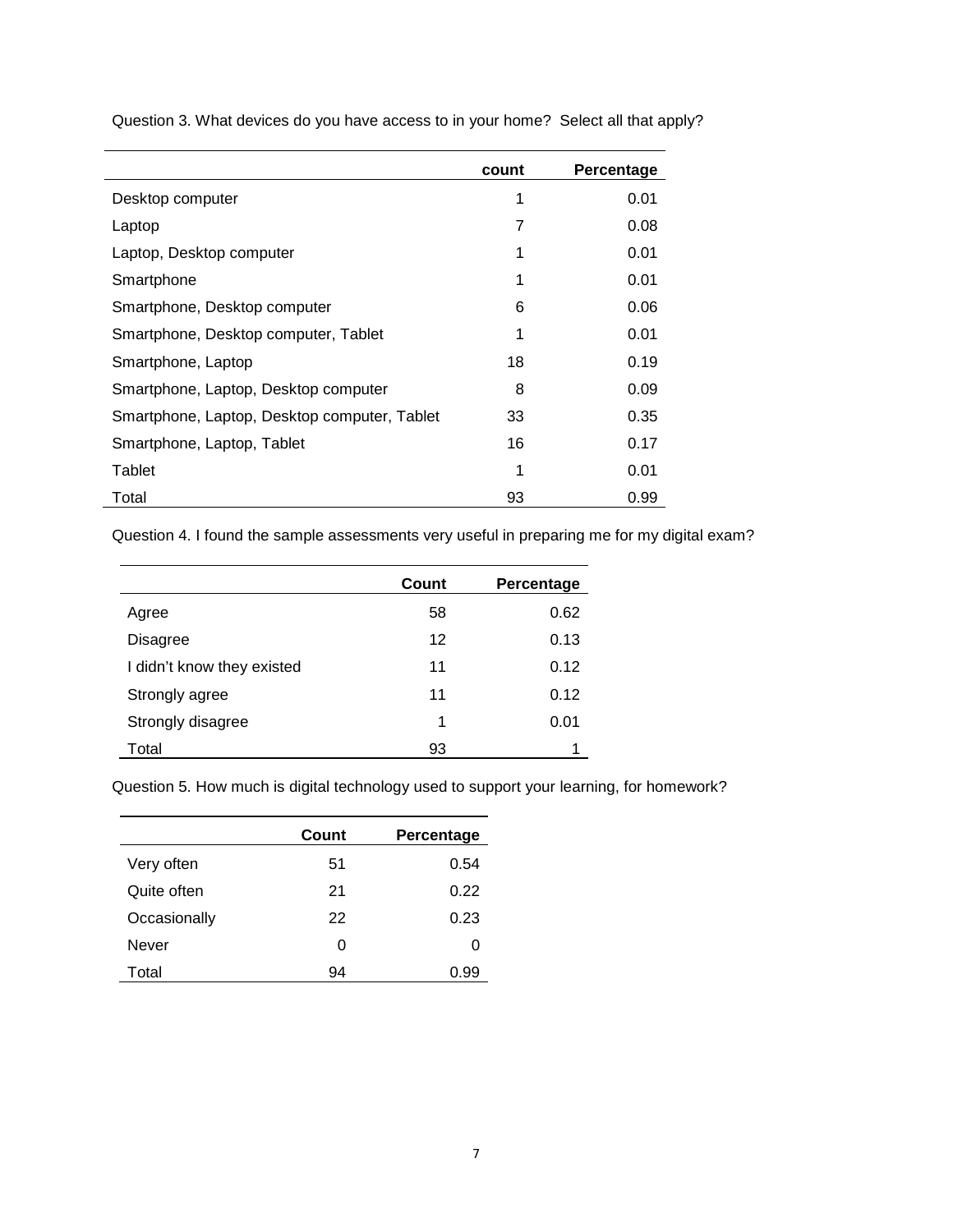|              | Count | Percentage |
|--------------|-------|------------|
| Very often   | 43    | 0.46       |
| Quite often  | 32    | 0.34       |
| Occasionally | 19    | 0.2        |
| Never        | 0     | 0          |
| Total        | 94    |            |

Question 5. How much is digital technology used to support your learning, in class?

Question 5. How much is digital technology used to support your learning, for internal assessments?

|              | Count | Percentage |
|--------------|-------|------------|
| Very often   | 34    | 0.36       |
| Quite often  | 24    | 0.26       |
| Occasionally | 33    | 0.35       |
| Never        | 3     | 0.03       |
| Total        | 94    |            |

Question 8. How easy was it to navigate through the digital exam?

|                  | Count | Percentage |
|------------------|-------|------------|
| Very easy        | 29    | 0.31       |
| Easy             | 56    | 0.6        |
| <b>Difficult</b> | 7     | 0.08       |
| Very difficult   | 1     | 0.01       |
| Total            | 93    |            |

Question 9. How easy did you find entering your responses to the digital exam?

|                  | Count | Percentage |
|------------------|-------|------------|
| Very easy        | 35    | 0.38       |
| Easy             | 48    | 0.52       |
| <b>Difficult</b> | 8     | 0.09       |
| Very difficult   | 1     | 0.01       |
| Total            | 92    |            |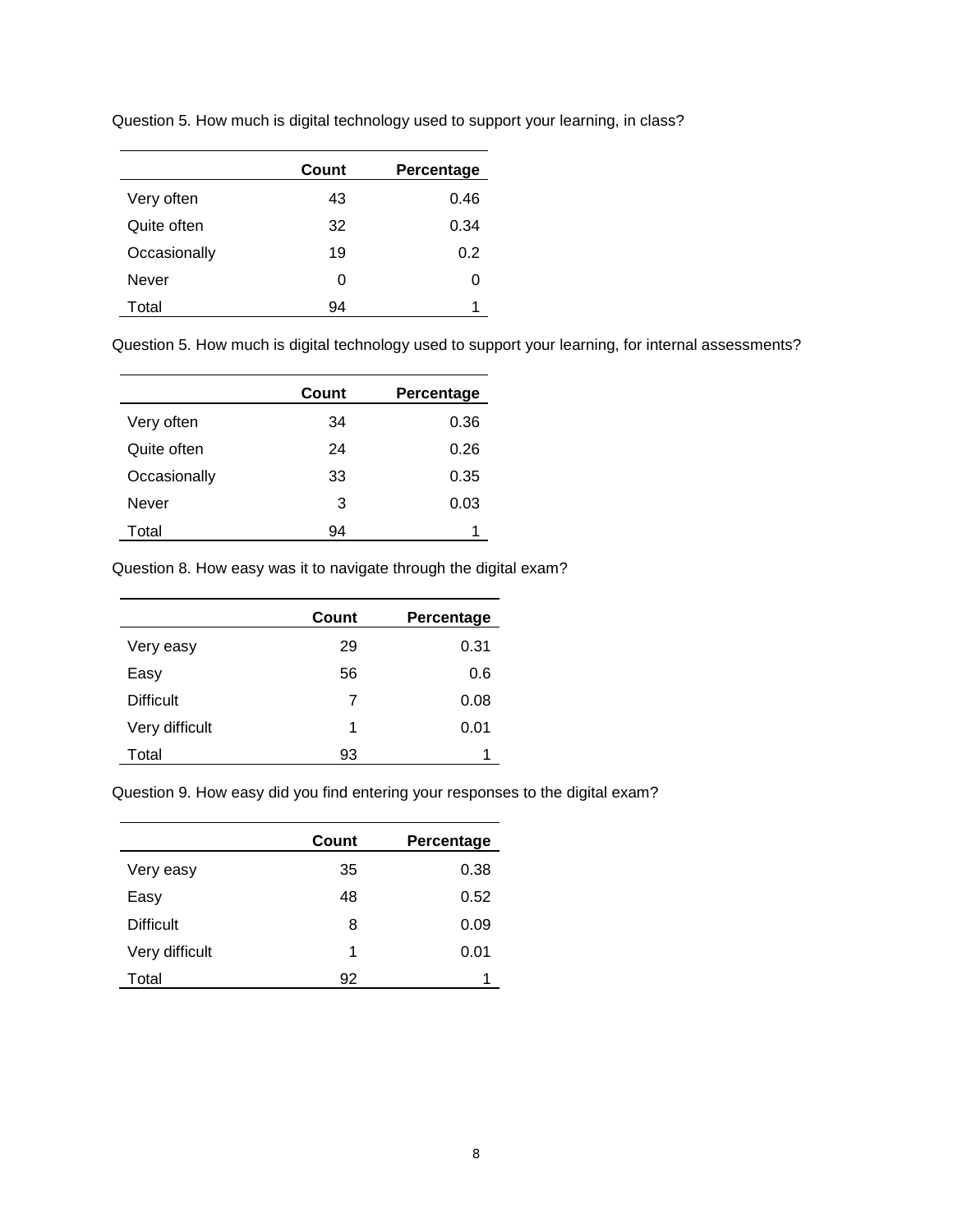Question 10. Do you agree or disagree with the following statement "I spent more time preparing for this digital exam than I would have if I had been doing it on paper"?

|                   | Count | Percentage |
|-------------------|-------|------------|
| Strongly agree    | 3     | 0.03       |
| Agree             | 23    | 0.26       |
| Disagree          | 52    | 0.58       |
| Strongly disagree | 11    | 0.12       |
| Total             | 89    | 0.99       |

Question 11. Do you agree or disagree with the following statement "Overall I found doing this exam digitally was a positive experience"?

|                   | Count | Percentage |
|-------------------|-------|------------|
| Strongly agree    | 30    | 0.32       |
| Agree             | 56    | 0.6        |
| Disagree          | 5     | 0.05       |
| Strongly disagree | 2     | 0.02       |
| Total             | 93    | 0.99       |